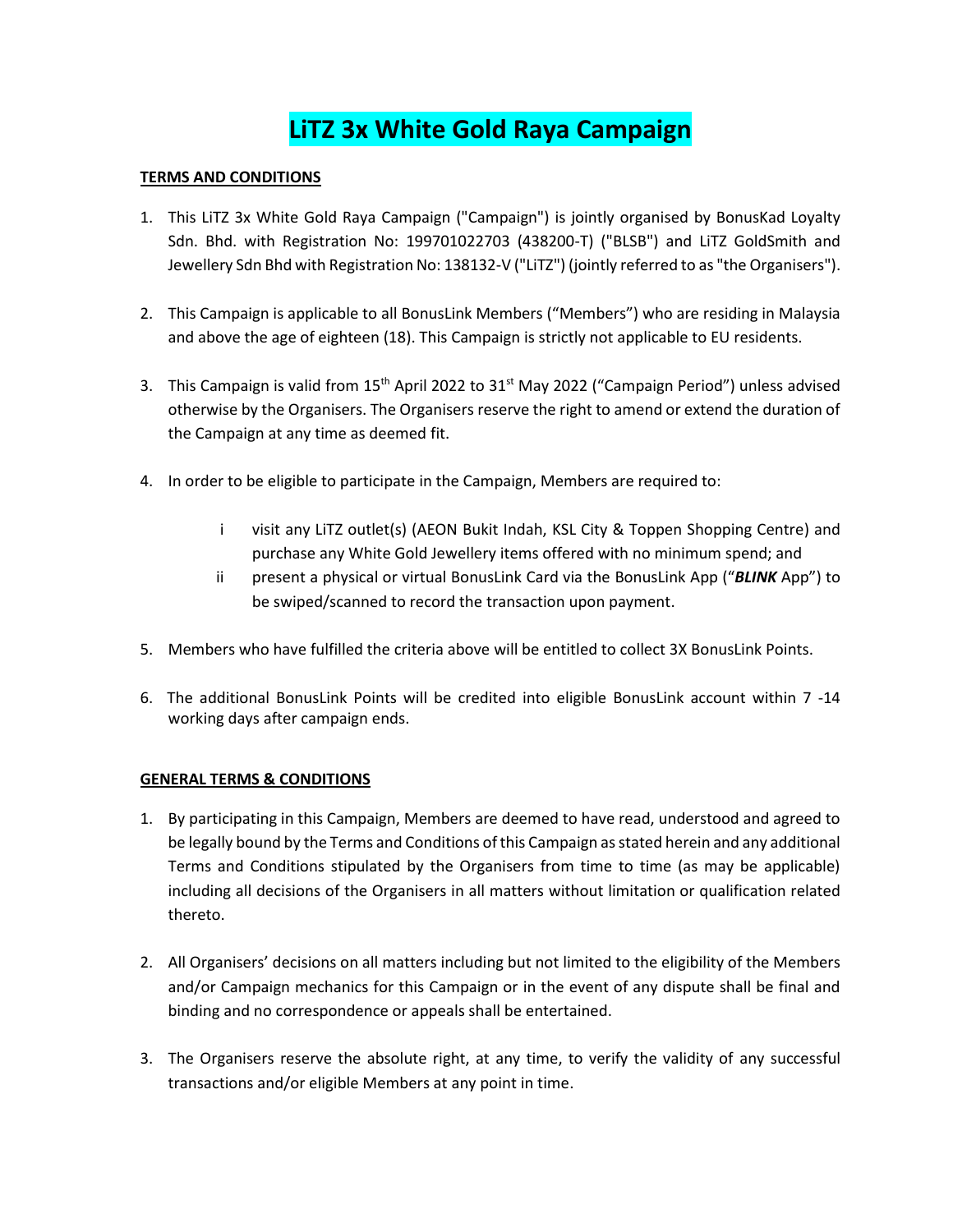- 4. Retrospective claims by Members for the award of BonusLink Points will not be entertained. Any request by Members to provide their BonusLink Card Number and/or to be eligible for BonusLink Points after exiting the outlets or dedicated page in *BLINK* app will not be entertained. Only Members who fulfill the Campaign Terms and Conditions shall be eligible for the award of BonusLink Points.
- 5. The Organisers reserve the absolute right to revise the BonusLink Points to be awarded from time to time without any prior notice to any party including but not limited to the Members.
- 6. The Organisers reserve the right at their sole discretion to disqualify any Member and/or to retract or forfeit the award of BonusLink Points from any Member if they believe the Member has (singularly or jointly with any other Member) undertaken fraudulent practice and/or activities to earn the BonusLink Points or undertaken any activities that are or may be harmful to this Campaign or to the Organisers.
- 7. The Organisers reserve the absolute right to cancel, terminate or suspend the Campaign with or without any prior notice and/or assigning any reason. For the avoidance of doubt, any cancellation, termination or suspension of the Campaign by the Organisers shall not entitle any party including but not limited to the Members to any claim or compensation against the Organisers for any and all losses and/or damages suffered or incurred as a direct or indirect result of the act of cancellation, termination or suspension.
- 8. The Terms and Conditions contained herein, as the same may be amended from time to time, shall prevail over any inconsistent terms, conditions, provisions or representations contained in any other promotional and/or advertising materials for the Campaign. In the event of any conflict or inconsistency between the English version and any translation thereof, the English version of the Terms and Conditions shall prevail.
- 9. The Organisers reserve the sole and absolute right to vary, delete and/or add to any of these Terms and Conditions(wholly or in part) from time to time in such manner as the Organisers deem appropriate without giving any prior notice to any party including but not limited to the Members.
- 10. In no event will the Organisers be liable for any loss or damages including without limitations, loss of income, profits or goodwill, direct or indirect, incidental, consequential, exemplary, punitive and/or special damages of any party including third parties howsoever arising whether in contract, tort, negligence or otherwise, in connection with this Campaign, even if the Organisers have been advised of the possibility of such damages in advance, and all such damages are expressly excluded.
- 11. The Organisers to the fullest extent permitted by law exclude all warranties, rights and remedies (including warranties implied by statute or otherwise) that Members would otherwise be entitled to by law.